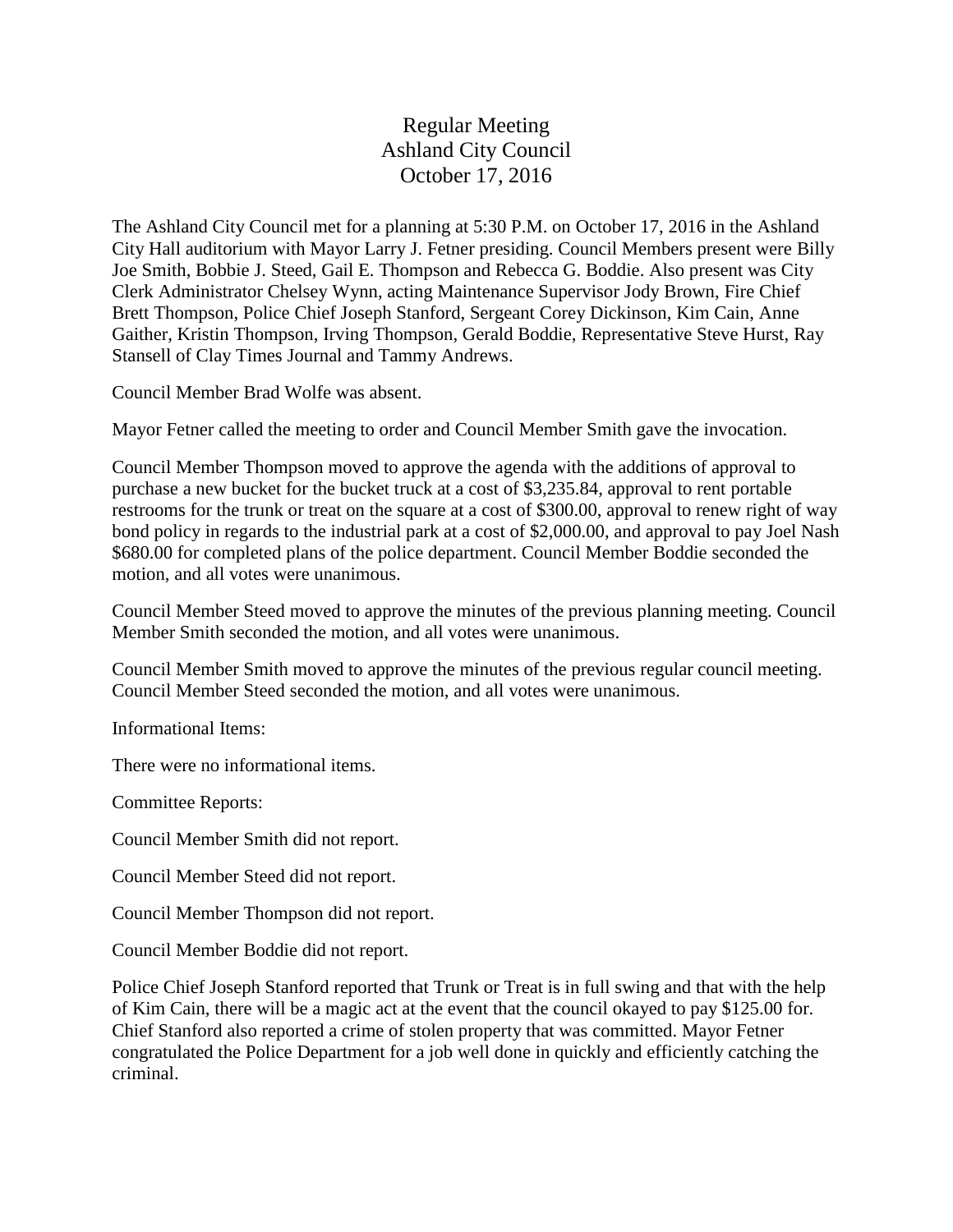Fire Chief Thompson reported that some of the department members had been to Clay County Christian Academy to teach fire safety and education and that the boston butt sale would take place the weekend before Thanksgiving. Chief Thompson also reported that the department assisted in a brush fire that took place in Millerville.

Acting Maintenance Supervisor Jody Brown reported that the Maintenance Department started the limb route this week, street light checks, and working at concession stands. Acting Maintenance Supervisor Brown also reported that the flag pole project at the cemetery would be started this week.

City Clerk Administrator informed the Council that a comprehensive plan meeting with East Alabama Planning and Development Commission would be held at City Hall on Tuesday, October  $25<sup>th</sup>$  at 5:00 pm.

New Business:

Council Member Thompson moved to approve all bills received since last council meeting in the amount of \$8,175.33. Council Member Boddie seconded the motion, and all votes were unanimous.

Council Member Thompson made a motion to approve the drawing for Ashland Police Department's new location inside City Hall. Council Member Smith seconded the motion, and all votes were unanimous.

Council Member Steed made a motion to approve City Clerk Administrator Chelsey Wynn and Assistant City Clerk Robin Catrett to attend the Annual Clerks Conference in Florence, AL on November 30, December 1-2, 2016 with a registration fee of \$570.00, and reimburse for travel expenses. Council Member Smith seconded the motion, and all votes were unanimous.

Council Member Smith made a motion to approve a dispatcher to open and answer phones at City Hall on November 30, December 1-2, 2016. Council Member Thompson seconded the motion, and all votes were unanimous.

Council Member Thompson made a motion to approve C4 Upholstery to reupholster 11 chairs at City Hall at an estimated cost of \$752.00. Council Member Boddie seconded the motion, and all votes were unanimous.

Council Member Steed made a motion to approve Chief Stanford to attend Chief's Training in Dothan, AL on November 3-4 and reimburse travel expenses. Council Member Smith seconded the motion, and all votes were unanimous.

Council Member Thompson made a motion to approve the purchase of a desktop computer with Microsoft Office for Ashland Code Enforcement from Southern Data Automation at a total cost of \$828.99. Council Member Smith seconded the motion, and all votes were unanimous.

Council Member Boddie made a motion to approve the purchase of a new bucket for the bucket truck at a cost of \$3,235.84.00. Council Member Thompson seconded the motion, and all votes were unanimous.